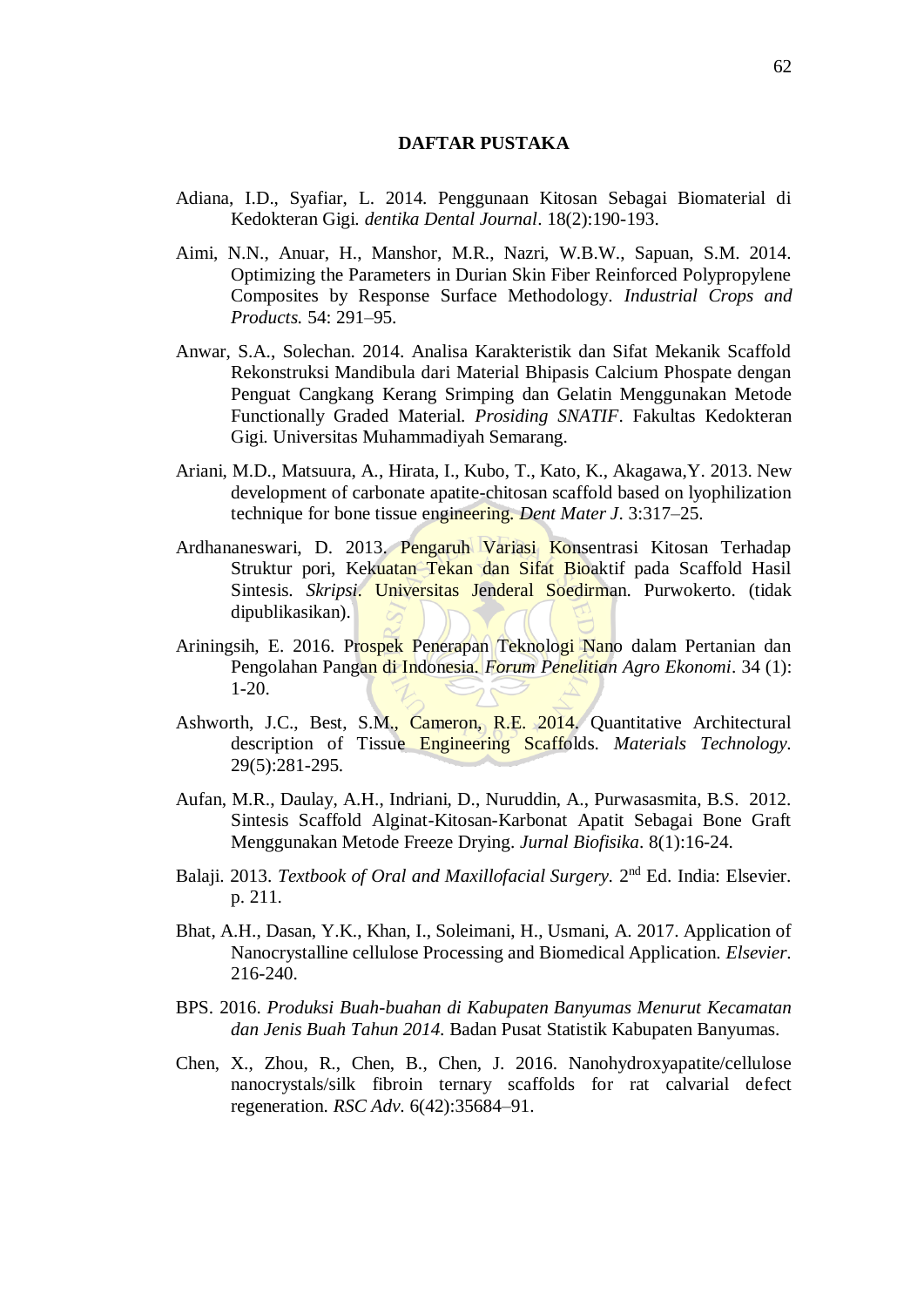- Dasgupta, S., Maji, K. 2014. Comparative study on Mechanical Strength of Macroporous Hydroxyapatite-Biopolymer Based Composite Scaffold. *International Conference on Advances in Engineering and Technology*. p. 474-80.
- Devi, B.S., Azizahwati, Purnasari, S. 2014. *Efek Antihiperpilidemia Ekstrak Etanol 70% Kulit Bagian Dalam Buah Durian (Durio zibethinus Murr.) pada Tikus Putih Jantan yang Diberi Diet Tinggi Kolesterol dan Lemak*. Fakultas Farmasi. Universitas Indonesia. Depok.
- Dhandayutapani, B., Yoshida, Y., Maekawa, T., Kumar, D.S. 2011. Polymeric Scaffolds in Tissue Engineering Application: A Review. *International Journal of Polymeric Science*. 1-19.
- Domingues, R.M.A., Gomes, M.E., Reis, R.L. 2014. The potential of Cellulose Nanocrystals in Tissue Engineering strategies. *Biomacromolecules.* 1-60.
- Effendi, D.B., Rosyid, N.H., Nandiyanto, A.B.D., Mudzakir, A. 2015. Sintesis Nanoselulosa. *Jurnal Integrasi Proses*. 5(2):61-74.
- Effendi, L.N. 2013. Identifikasi Morfologi Durian (*Durio zibethinus*) Sunan dan Brongkol dalam Penyusunan Basis Data Keragaman. *Skripsi*. Fakultas Pertanian. Universitas Sebelas Maret. Surakarta. (Tidak Dipublikasikan).
- Farokhi, M., Shariatzadeh, F.J., Solouk,A., Mirzadeh, H. 2019. Alginate Based Scaffolds for Cartilage Tissue Engineering: A Review*. International Journal of Polymeric Materials and Polymeric Biomaterials.* p.2-18.
- Fereshteh, Z. 2018. Freeze-drying technologies for 3D scaffold engineering. *Functional 3D Tissue Engineering Scaffolds*. p. 151–174.
- Fuad, I.S., Djohan, B., Saputra, M. 2014. Pengaruh Penambahan Serat Kulit Durian Terhadap Kuat Tekan dan Tarik Belah pada Mutu Beton K-175. *Jurnal Desiminasi Teknologi*. 2(1):65-71.
- Hamzah, Z., Kartikasari, N. 2015. Pencabutan Gigi yang Irrasional Mempercepat Penurunan Struktur Anatomis dan Fungsi Tulang Alveolar. *Stomatognatic (J. K. G Unej)*, 12(2): 61-66.
- Herda, E., Puspitasari, D. 2016. Tinjauan Peran dan Sifat Material yang Digunakan Sebagai Scaffold Dalam Rekayasa Jaringan. *JMKG*. 1(5):56-63.
- Holzapfel, B. M., Reichert, J. C., Schantz, J.T., Gbureck, U., Rackwitz, L., Nöth, U., Hutmacher, D. W. 2013. How smart do biomaterials need to be? A translational science and clinical point of view. *Adv. Drug Deliv. Rev*. 65(4): 581–603.
- Hutmacher, D.W., Woodfield, T.B.F., Dalton, P.D. 2015. Tissue Engineering. *Elsevier.* 316-319.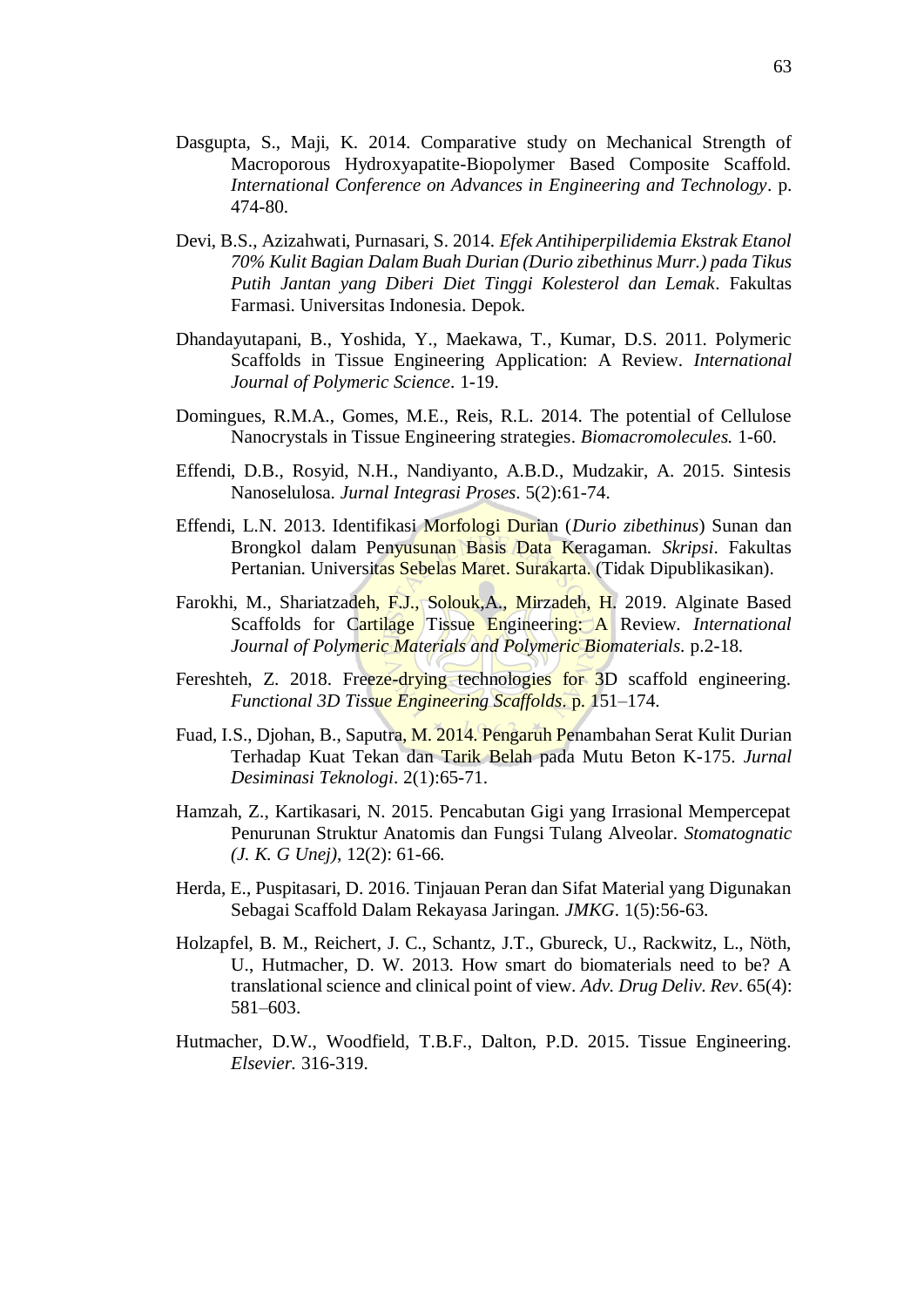- Ichsan, M.Z. 2012. Sintesis Makroporus Komposit Kolagen-Hidroksiapatit sebagai Kandidat Bone Graft. *Skripsi*. Universitas Airlangga. (Tidak Dipublikasikan).
- Inkson, B. J. 2016. Scanning Electrone Microscopy (SEM) and Transmission Electron Microscopy (TEM) for Materials Characterization. *Elsevier*. 17- 43.
- Ioelovich, M. 2012. Optimal Conditions for Isolation of Nanocrystalline Cellulose Particles. *Nanoscience and Nanotechnology*. 2(2): 9-13.
- Jie, F., Jia, X., Huang, Y., Fu, B.M., Fan, Y. 2013. Greater Scaffold Permeability Promotes Growth of Osteoblastic Cells in a Perfused Bioreactor*. J Tissue Eng Regen Med*.
- Julianto, H., Farid, M., Rasyida, A. 2017. Ekstraksi Nanoselulosa dengan Metode Hidrolisis Asam sebagai Penguat Komposit Absorpsi Suara. *Jurnal Teknik ITS*. 6(2):F242-5.
- Kartikasari, N., Yuliati, A., Listiana, I. 2016. Compressive Strength and Porosity Tests on Bovine Hydroxyapatite-Gelatin-Chitosan Scaffolds. *Dent. J. (Majalah Kedokteran Gigi)*. 49(3):153-157.
- Khalil, H.P.S.A., Jummaat, F., Yahya, E.B., Olaiya, N.G., Adnan, A.S., Abdat, M., Nasir, N.A.M., Halim, A.S., Kumar, U.S.U., Bairwan, R., Suriani, A.B. 2020. A Review on Micro- to Nanocellulose Biopolymer Scaffold Forming for Tissue Engineering Applications. *Polymers*. 12(2043):1-36.
- Kmiec, M., Pighinelli, L., Tedesco, M.F., Silva, M.M., Reis, V. 2017. Chitosan-Properties and Application in Dentistry. *Adv Tissue Eng Regen Med Open Access*. 2(4): 00035.  $1963$
- Kurniawan, C., Waluyo, T.B., Sebayang, P. 2011. Analisis Ukuran Partikel Menggunakan Free Software Image-J. *Seminar Nasional Fisika*. Pusat Penelitian Fisika. LIPI.
- Lee, K.Y., Mooney, D.J. 2012. Alginate: Properties and biomedical applications. *Progress in Polymer Science*. 37:106– 126.
- Mariyam, R. 2011. Preparasi dan Karakterisasi Kitosan Suksinat sebagai Matriks pada Tablet Enterik Lepas Lambat. *Skripsi*. Fakultas Matematika dan Ilmu Pengetahuan Alam. Universitas Indonesia. Depok. (Tidak Dipublikasikan).
- Mulyadi, I. 2019. Isolasi dan Karakterisasi Selulosa. *Jurnal Saintika Unpam*. 1(2): 178-182.
- Murphy, C.M., O'Brien, F.J., Little, D.G., Schindeler, A. 2013. Cell-Scaffold Interactions in the Bone Tissue Engineering Triad. *European Cells and Materials*. 26:120-132.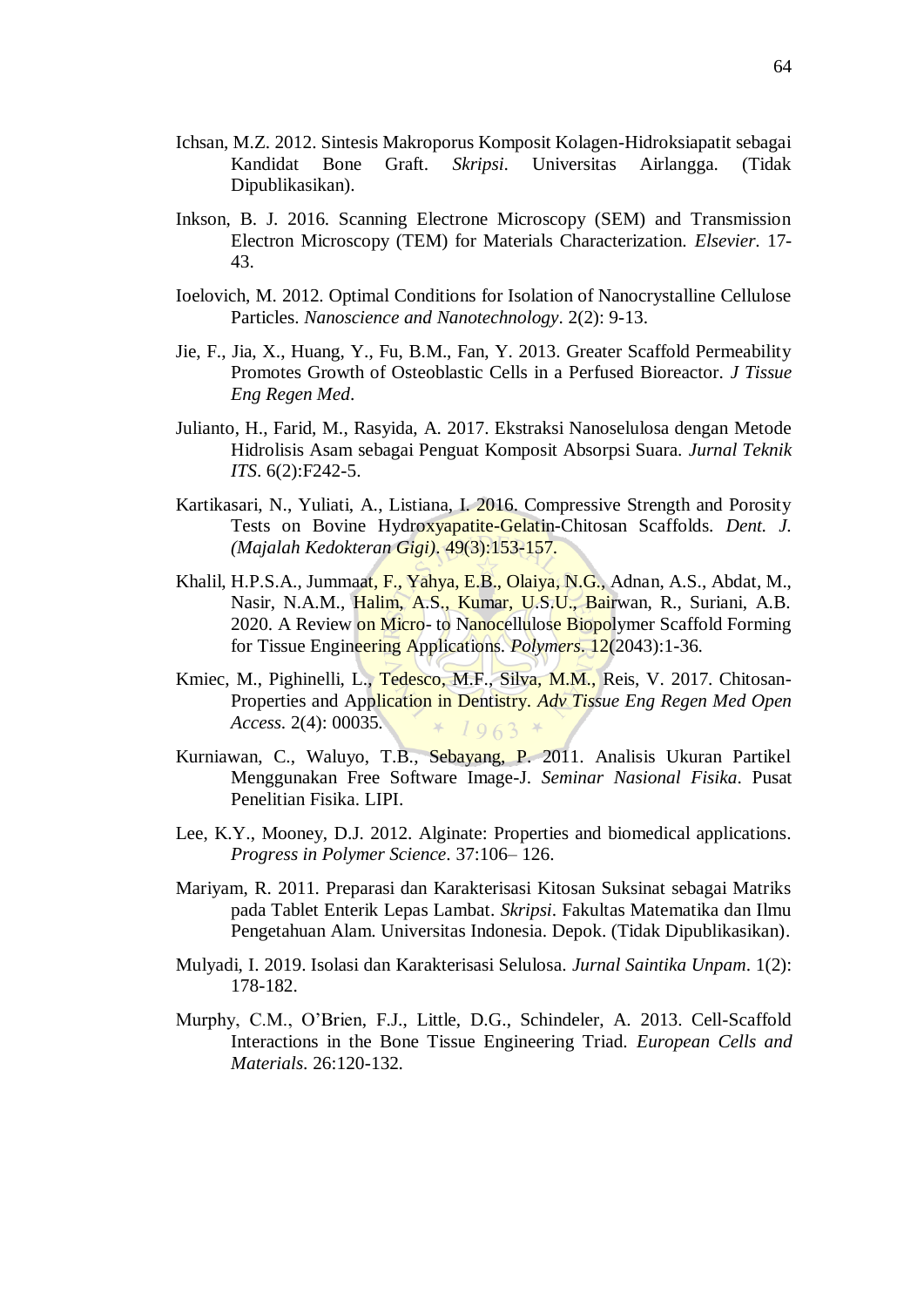- Newman, M.G., Takei, H.H., Klokkevold, P.R., Carranza, F.A. 2019. *Newman and Carranza's Clinical Periodontology*. 13<sup>th</sup> Ed. Philadelphia: Elsevier Inc. p. 42.
- O'Brien, F.J. 2011. Biomaterial & Scaffold for Tissue Engineering. *Materialstoday*. 14(3): 88-95.
- Penjumras, P., Rahman, R.B.A., Talib R.A., Ardan, K. 2014. Extraction and Characterization of Cellulose from Durian Rind. *Agriculture and Agricultural Science Procedia*. 2: 237-243.
- Phanthong, P., Reubroycharoen, P., Hao, X., Xu, G., Abudula, A., Guan, G. 2018. Nanocellulose: Extraction and application. *Carbon Resour. Convers*. 1-12.
- Rahmitasari, F. 2016. Scaffold 3D kitosan dan kolagen sebagai graft pada kasus kerusakan tulang (Study Pustaka). *JMKG*. 5(2):1-7.
- Rahyussalim, A.J., Supriadi, S., Marsetio, A.F., Pribadi, P.M., Suharno, B. 2019. The potential of carbonate apatite as an alternative bone substitute material. *Med J Indones*. 28(1):92–7.
- Saraswati, M.D. 2014. Pengaruh Variasi Suhu Pembekan Terhadap Sifat Fisis dan Sifat Mekanik Komposit Kolagen-Hidroksiapatit Sebagai Bone Graft dengan Metode Freeze-Drying. *Skripsi*. Fakultas Sains dan Teknologi Universitas Airlangga. Surabaya. (Tidak Dipublikasikan)
- Scheid, R.C., Weiss, G. 2015. *Woelfel Anatomi Gigi*. Jakarta : EGC. p. 414-5.
- Septevani, A.A., Burhani, D., Sudiyarmanto. 2018. Pengaruh Proses Pemutihan Multi Tahap Serat Selulosa Dari Limbah Tandan Kosong Kelapa Sawit. *Jurnal Kimia dan Kemasan*. 40(2):71-78.
- Sularsih, Rahmitasari, F. 2018. Penggunaan Scaffold Kitosan-Aloe Vera Terhadap Proliferasi Sel Fibroblas Pada Penyembuhan Luka Pasca Pencabutan Gigi Cavia Cobaya. *JMKG*. 7(2):24-32.
- Sun, J., Tan, H. 2013. Alginate-Based Biomaterials for Regenerative Medicine Applications. *Materials. 6*: 1285-1309.
- Torres, F.G., Commeaux, S., Troncoso, O.P. 2012. Biocompatibility of Bacterial Cellulose Based Biomaterials. *J. Funct. Biomater. 3*(4): 864-878.
- Trisnawati, D.A., Sularsih, Widaningsih. 2019. Perbedaan Compressive Strength Scaffold Kombinasi Kitosan dan Ekstrak Aloe Vera dengan Pelarut Air dan Etanol. *denta Jurnal Kedokteran Gigi*. 13(1): 11-16**.**
- Wall, A., Board, T. 2014. The Compresive Behavior of Bone as a Two-Phase Porous Structure. *Classic Papers in Orthopaedics.* Department of Orthopaedic Surgery. Wrightington Hospital, UK.
- Yuliati,A., Merlindika, Y., Munadziroh, E., Ari, A.M.D., Fadhlallah M.E.P., Rianti, D., Ariani, D.M., Kartikasari, N. 2019. Mechanical Strength and Porosity of